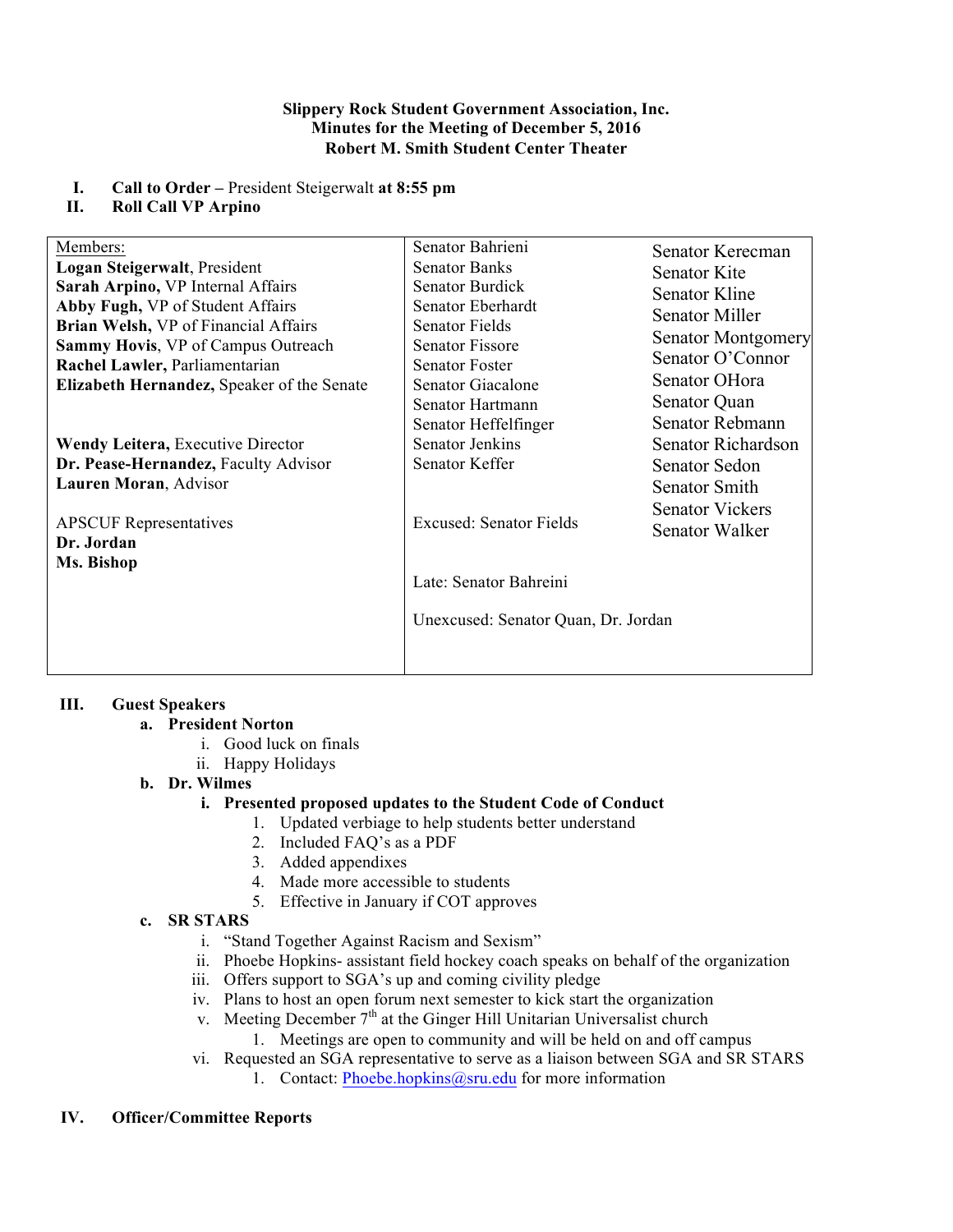### **a. President Steigerwalt**

- i. Building B elections and 2 Graduate Senator positions open in the spring
- ii. COT is meeting on Thursday and Friday
- iii. Board of Directors- Open student position, term beginning next year (May)
- iv. Good Luck on finals
- v. Liter of the Week Kevin Kite
- vi. Review of Semester
	- 1. Campus Wide Social Cause
	- 2. BSGP Conference
	- 3. Communication with administration
		- a. Link Serve and regularly attended meetings
	- 4. Commuter Safe Houses
		- a. Commuter Senator Project
	- 5. Finance
		- a. Expanded funding to clubs and orgs
		- b. Approved new clubs
		- c. Increased our self support
	- 6. Student and Academic Affairs
		- a. Increased student life survey participation
	- 7. Internal Affairs
		- a. 3300 votes in the Homecoming election
	- 8. Connecting with Students
		- a. Increase 10% of our twitter followers
		- b. Increase from 100è 120 students at Thanksgiving dinner this year
		- c. Harvestfest collaborative event
		- d. DEAR WORLD
		- e. Brand new website
		- f. SGA Snapchat

### **b. VP Arpino**

- i. Holiday Party December  $8<sup>th</sup>$  7:30pm Building F Greater Room
- ii. Purchase RUN SRU shirts for \$12 in the bookstore
- **c. VP Welsh**
	- i. Good turnout for club budgeting info session, geared toward newly recognized clubs
	- ii. Budgetary reserves: \$89,967.42
- **d. VP Fugh**
	- i. Starting safety conversations for next semester
	- ii. Thank you all for a wonderful semester
	- iii. Semester Recap
		- 1. 300% increase in participation in the Student Life Survey
		- 2. Better and more interesting topics for Student Safety Week
		- 3. Administration and police officer participation in Campus Crawl
		- 4. Door handle on Vincent more accessible
		- 5. Working on implementation for larger trash cans at Weisenfluh

# **e. VP Hovis**

- i. "Did You Know" campaign
	- 1. Highlighting aspects of SGA people might not be aware about
	- 2. Movie for this weekend- "Don't Breath"
	- 3. Committee is cancelled

# **f. Speaker Hernandez**

- i. Commuter senators waiting to hear back about moving forward with Commuter safe house project
- ii. Building Senators working on residence hall picnic
- iii. Freshman Senators- snapchat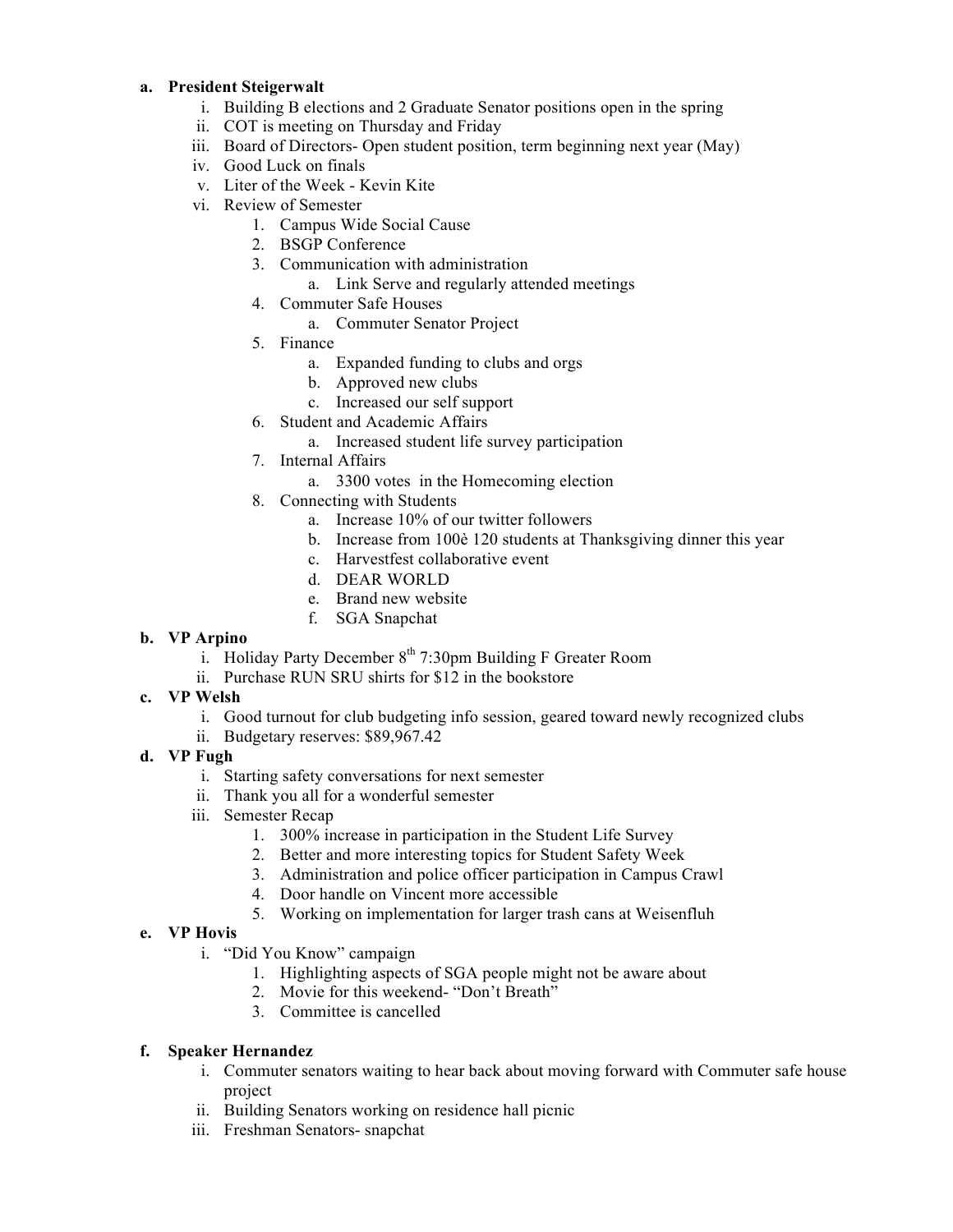### **g. Parliamentarian Lawler**

- i. Stuff-a-van during the Seasons of Giving Event
	- 1. December  $8<sup>th</sup> 11-2$
	- 2. Van parked outside bookstore patio to fill with toys for Toys for Tots
	- 3. Raffle for a \$50 bookstore gift card if you donate a toy- Penguin Pass
- ii. Project Positivity with SPARK and UPB Community Service
- 1. Monday December  $12<sup>th</sup>$  in the library

## **h. Social Justice Committee**

- i. Discussed ways to help Islamic populations on campus in addition to other religions (programming coming in the spring)
- ii. Recommendations for next year's chairperson will be brought up at the next meeting

## **V. Open Forum**

## **a. Matt Heffelfinger-representative on President's Commission on Wellness**

- i. @sru\_wellness
- ii. looking to update/ relocate sand volleyball courts
- iii. working on implementing 24/7 meditation/prayer rooms "Oasis Rooms"
- iv. funding for table tennis and Active Minds guest speaker

## **b. Elija Frazier-ARHS**

i. ARHS is hosting a stress less event in the ballroom Tuesday December  $6<sup>th</sup>$ 

### **VI. Old Business**- none

## **VII. New Business**

**Motion #1-**That SRSGA approves the minutes of November 21, 2016 Vickers/Jenkins Motion passes

**Motion #2**- That SRSGA approves the new initiative request for \$2,200.00 for FMLA Heffelfinger/Fissore

Victoria Davis speaks on behalf of organization Funding requested for bus transportation to attend the Women's March in Washington, DC- January 21, 2017.

Motion passes

**Motion #3**- That SRSGA approves new initiative request of \$3,500.00 for the Student Government Association Fissore/Heffelfinger

Brian Welsh speaks on behalf of the organization. Funding for the budgeting program for OrgSync. The university already purchased OrgSync to begin implementation/soft launch for SRU in the Spring. It is an all inclusive program for campus and student needs. SGA is requesting funding for the budgeting module to implement on trial basis with clubs and organizations to determine if program is beneficial.

Lauren Moran-OrgSync is a student engagement platform. One stop shops for students to go for involvement. It is Google docs, trello, Facebook, texting, etc. all in one.

Motion passes